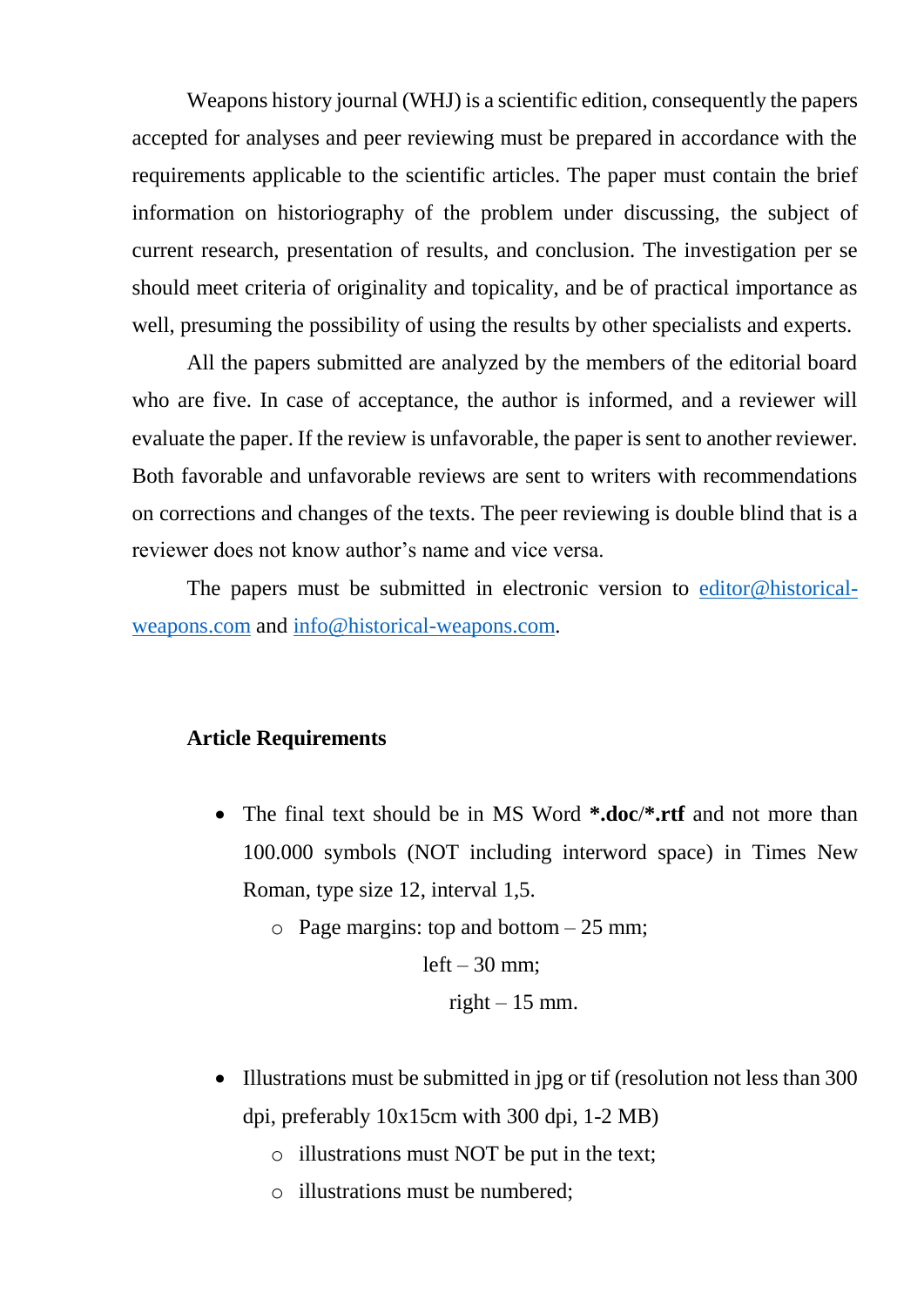- o indications of illustrations must be clear and placed in the text properly (Fig. 1);
- o captions must be brought together in accordance with the illustrations order and sent as a separate file MS Word **\*.doc**/**\*.rtf.**
- The paper must contain an abstract of 250-300 words in length and keywords. The summary should describe the topic, methods, results, and conclusions of the paper as comprehensively as possible.
- The keywords should enable an immediate identification of the article with a computer-based search by topic, methods, chronology, and time span.

#### **Structure and elements**

Concerning papers in English and other European languages.

# *Entry 1*

In the original language:

- $\bullet$  the article title;
- $\bullet$  the writer/writers name(s):
- the writer/writers address (the name and address of the institution, e-mail address of all the writers);
- abstract;
- keywords.

# *Entry 2*

All the information from *Entry 1* translated in English (for the articles written in English initially it is unnesessary):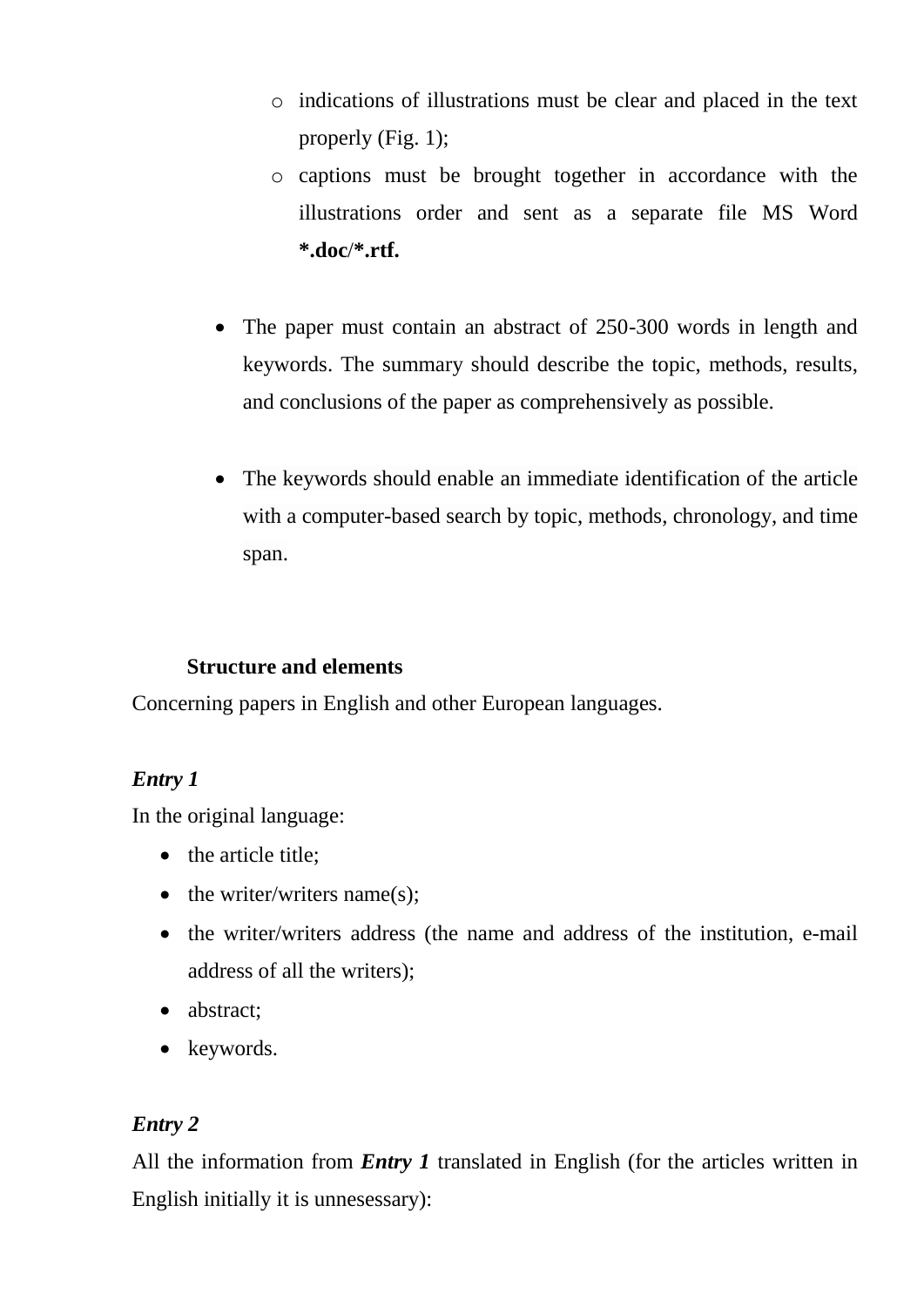- the article title;
- $\bullet$  the writer/writers name(s) (transliteration);
- the writer/writers data;
- abstract (the translation by the editorial board is an option);
- keywords.

# *Entry 3*

The complete text of the article in the original language.

# *Entry 4*

Bibliography in the original language.

# *Entry 5*

Bibliography translated in English and transliterated according to the samples below. The title of the bibliography must be translated in English as "References".

# **References, quotations and footnotes**

References must be put directly in the text as follows (Ivanov 1966, 124) or (Ivanov 2000, 0; Petrov 2004, 134) in case of reference to several publications by different authors.

If the reference is made to the book already quoted, it must be organized as follows (Op.cit, 129). In case the reference is provided for a book as a whole, it must be marked as (Op.cit.).

# *The mention of authors' names*

Ivanov (2003) points to… As it has already been mentioned (Ivanov 2003)…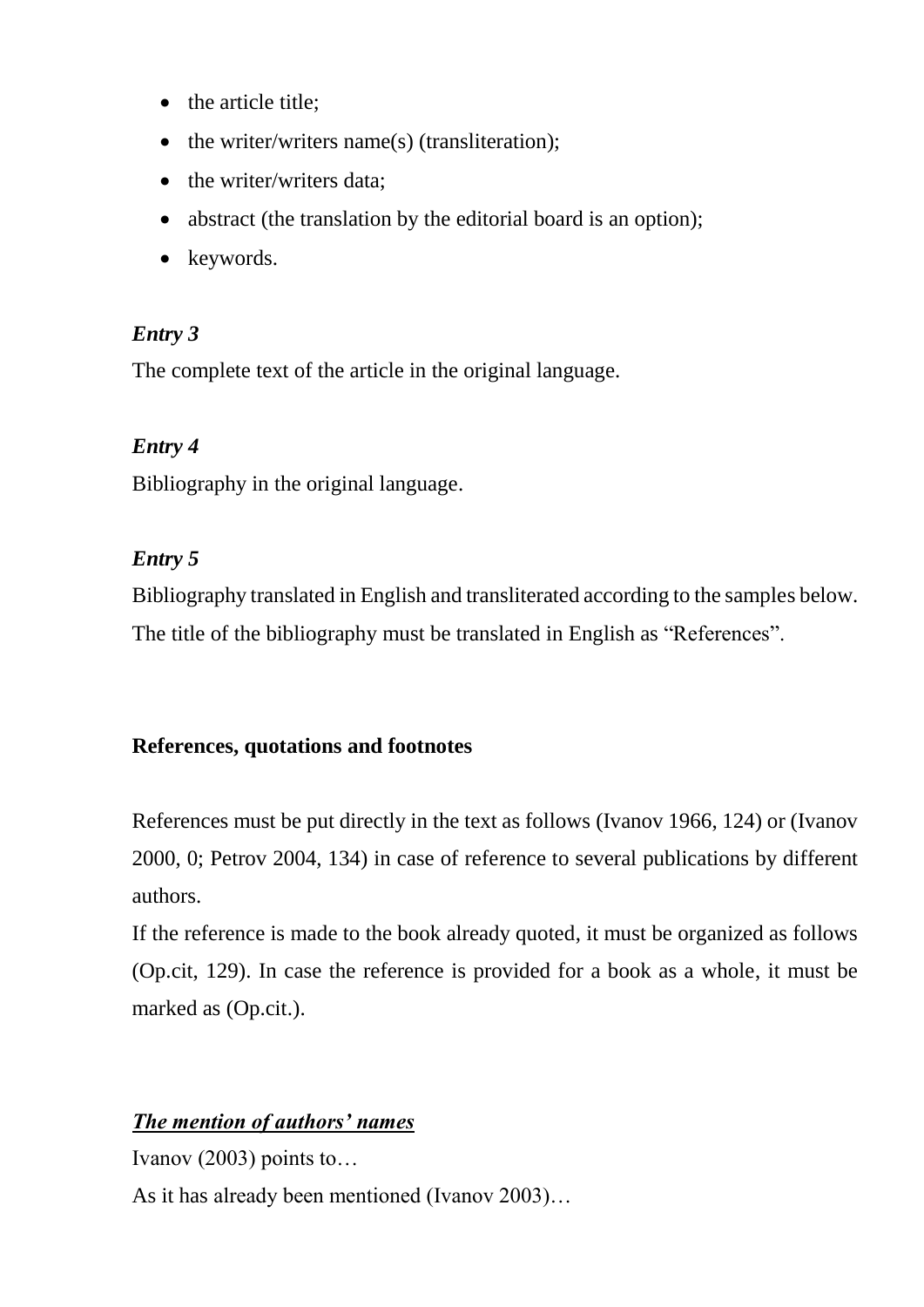Ivanov in his publications (2001a, 2001b, 2003)… In 2003 Ivanov revealed the challenging trends (Ivanov 2003)

#### *Figures indication*

… in the king's hands there is an object larger than sabre (Fig. 9)

#### *Quotation*

Quotes are placed in the main text and are enclosed in quotation marks "".

Omitted words at the beginning or end of a quotation are marked with an ellipsis (...). Missing words and phrases inside the quotation are indicated by ellipsis and are enclosed in square brackets [...]. Recovered words or parts of words are taken in square brackets - M [essir].

## *Footnotes*

Notes placed at the bottom of a page (footnotes) with continuous numbering 1, 2, 3, ... .

## **Lists of publications**

#### **The first list must be provided in the original language as follows:**

- books must be organized in line with the alphabet without numbering;
- books in the original language must be put in the beginning;

#### *Samples*

*Book*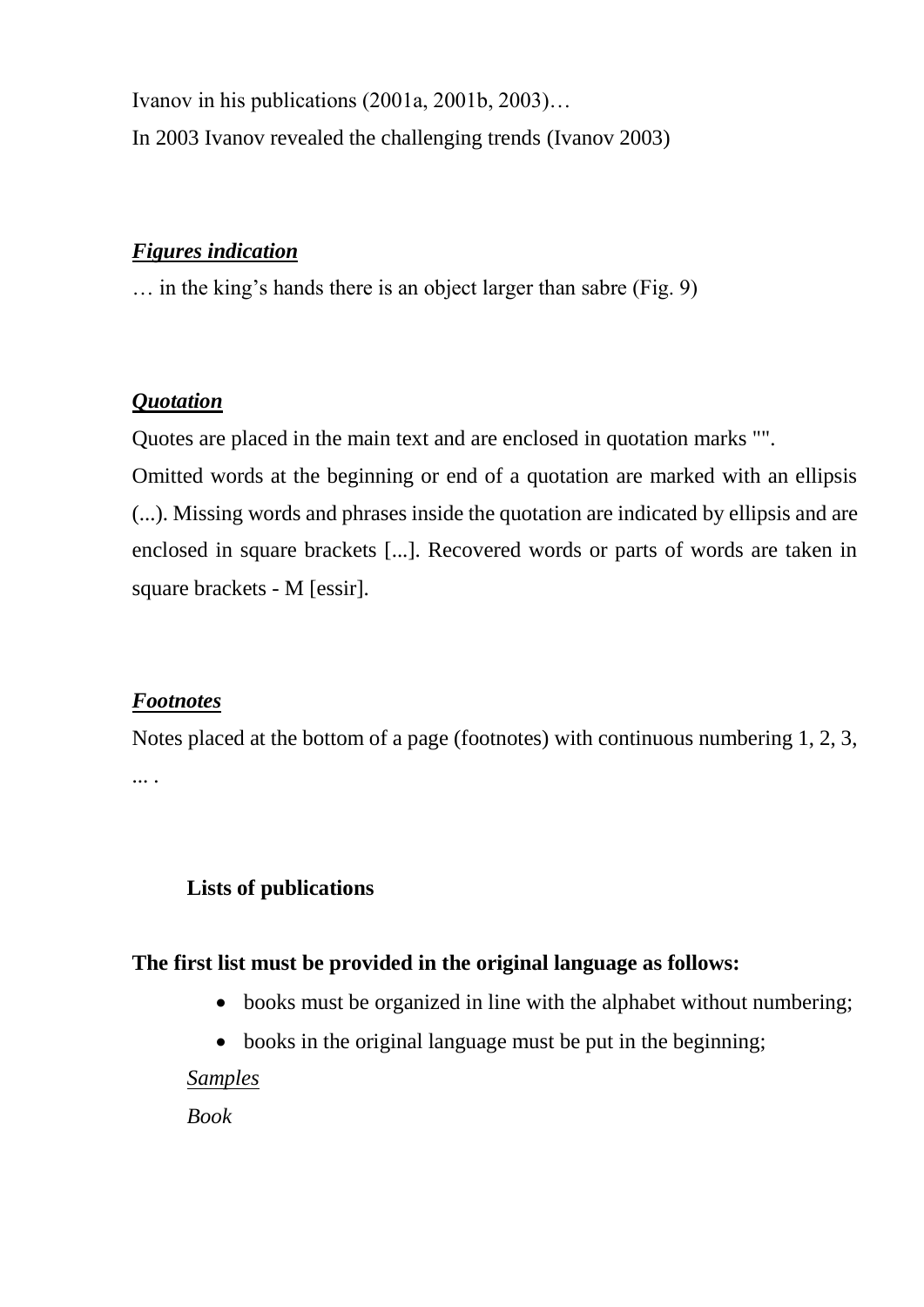Цыганов В.В., Бородин В.А., Шишкин Г.Б. Интеллектуальное предприятие: механизмы овладения капиталом и властью. — М.: Университетская книга, 2004. — 770 с.

#### *Journal article*

Кузнецов Л.А. Системное представление финансово-хозяйственной деятельности предприятия // Проблемы управления. — 2003. — № 3. — С.  $39 - 48$ .

Akers S.B. Binary decision diagrams // IEEE Trans. Computers. — 1978. — Vol. C-27, N 6. — P. 509 — 516.

#### *Article from collected papers*

Абашкина Е.О. Рынок труда и уровень жизни населения России: нелинейные методы анализа и прогнозирования // Информация и экономика: теория, модели, технологии: Сб. науч. тр. — Барнаул, 2002.  $-C. 80 - 111.$ 

#### *Article from the proceedings of a conference*

Рыков А.С., Лановец В.В., Матвиенко М.Ю. Система конструирования и исследования алгоритмов деформируемых конфигураций // Тр. междунар. конф. «Идентификация систем и задачи управления» SICPRO'2000 / Ин-т пробл. упр. — М., 2000. — С.  $5 - 9$ .

#### *Synopsis of a thesis*

Венков А.Г. Построение и идентификация нечетких математических моделей технологических процессов в условиях неопределенности: Автореферат дис. канд. техн. наук. — Липецк: ЛГТУ, 2002. — 20 с. или Автореферт. дис. д-ра экон. наук.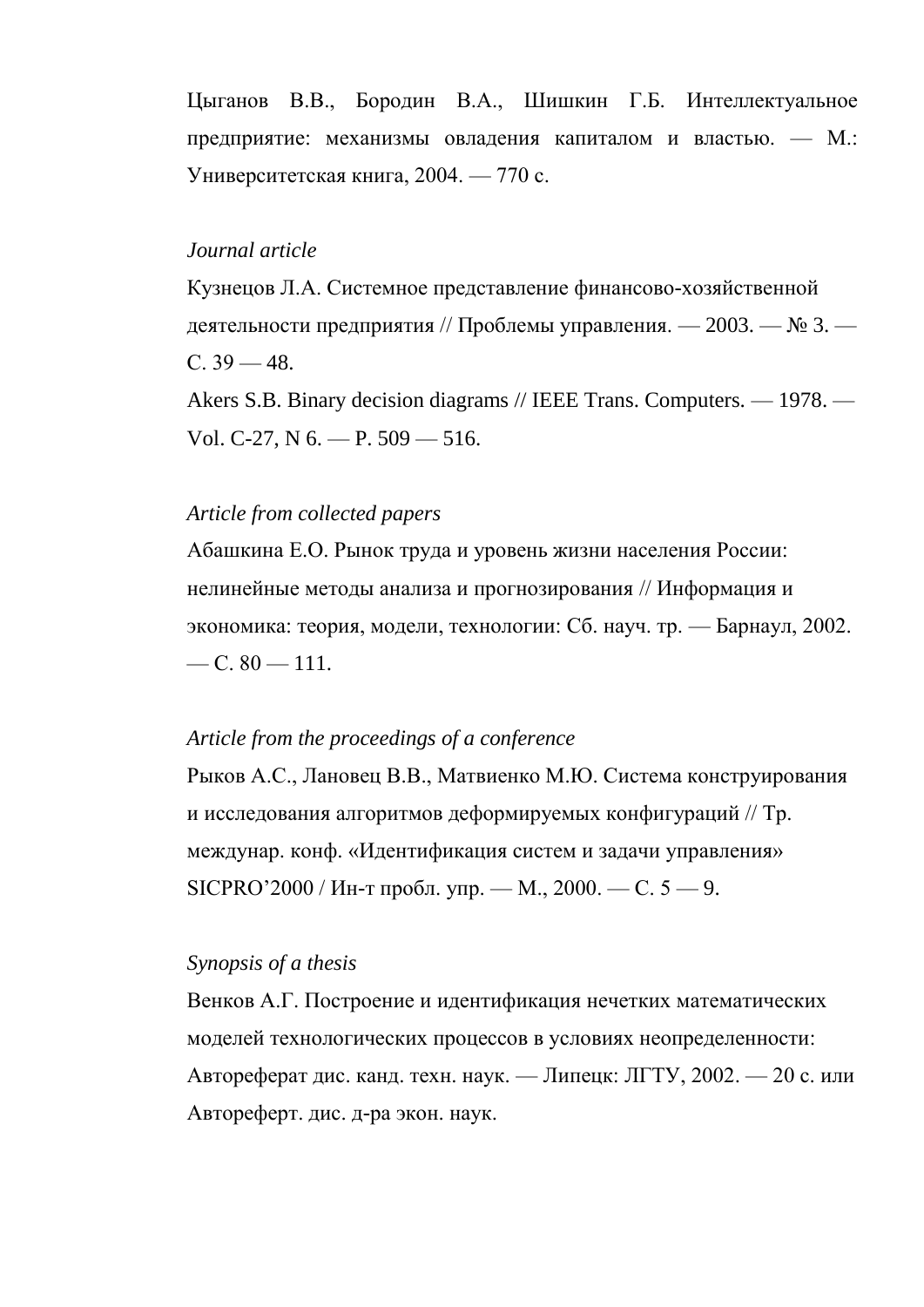## *Book edited by*

Справочник по теории автоматического управления / Под ред. А.А. Красовского. — М.: Наука, 1987. — 712 с.

# **The second list must be in English:**

- publications written in all the languages except English must be transliterated and translated in English;
- the list must be organized in the line with the Latin alphabet.

# *The main features of the procedure:*

# **1**

- names of all the authors of publication are mentioned and separated by commas;
- surnames and initials are NOT separated by a comma.

## *Sample*

Zagurenko A.G., Korotovskikh V.A., Kolesnikov A.A., Timonov A.V., Kardymon D.V.

# **2**

- $\bullet$  the title of a book (monograph) is put in italics;
- in case of an article, it is the title of a journal or collected papers that is italicized!
- the title of a source or publication must be transliterated, then without any point or comma its translation in English is provided in square brackets;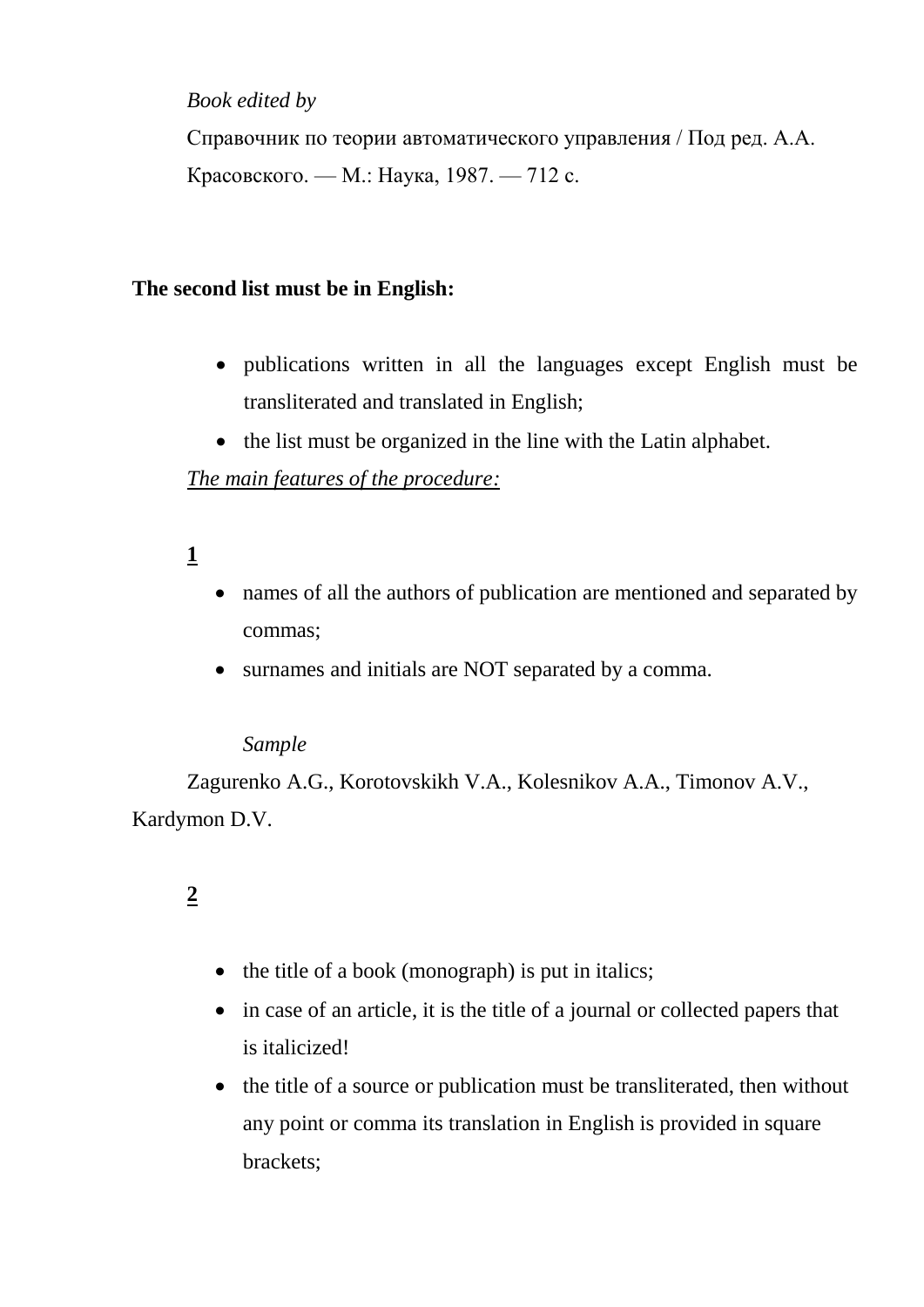- the title of a journal or collected papers must be also transliterated and after it an English translation put in square brackets is given;
- in case of proceedings of a conference with its title in English, it is this English title that is provided only!

# **3**

• if the publishing house belongs to an institution, the name of the institution must be translated in English like:

Moscow St. Univ. Publ.

• if the publishing house has its own name, it must be also transliterated and provided with definition Publ. like:

Nauka Publ.

# **4**

• for the article from a journal its volume, issue or year of publication, and number must be mentioned like:

vol. 5, i. 2. or 2013, no. 7.

# **5**

- in case of monography (book), the overall number of pages must be marked;
- in case of a separate article only its pages in the corpus mast be given like:

221 p. or pp. 54-57 correspondingly.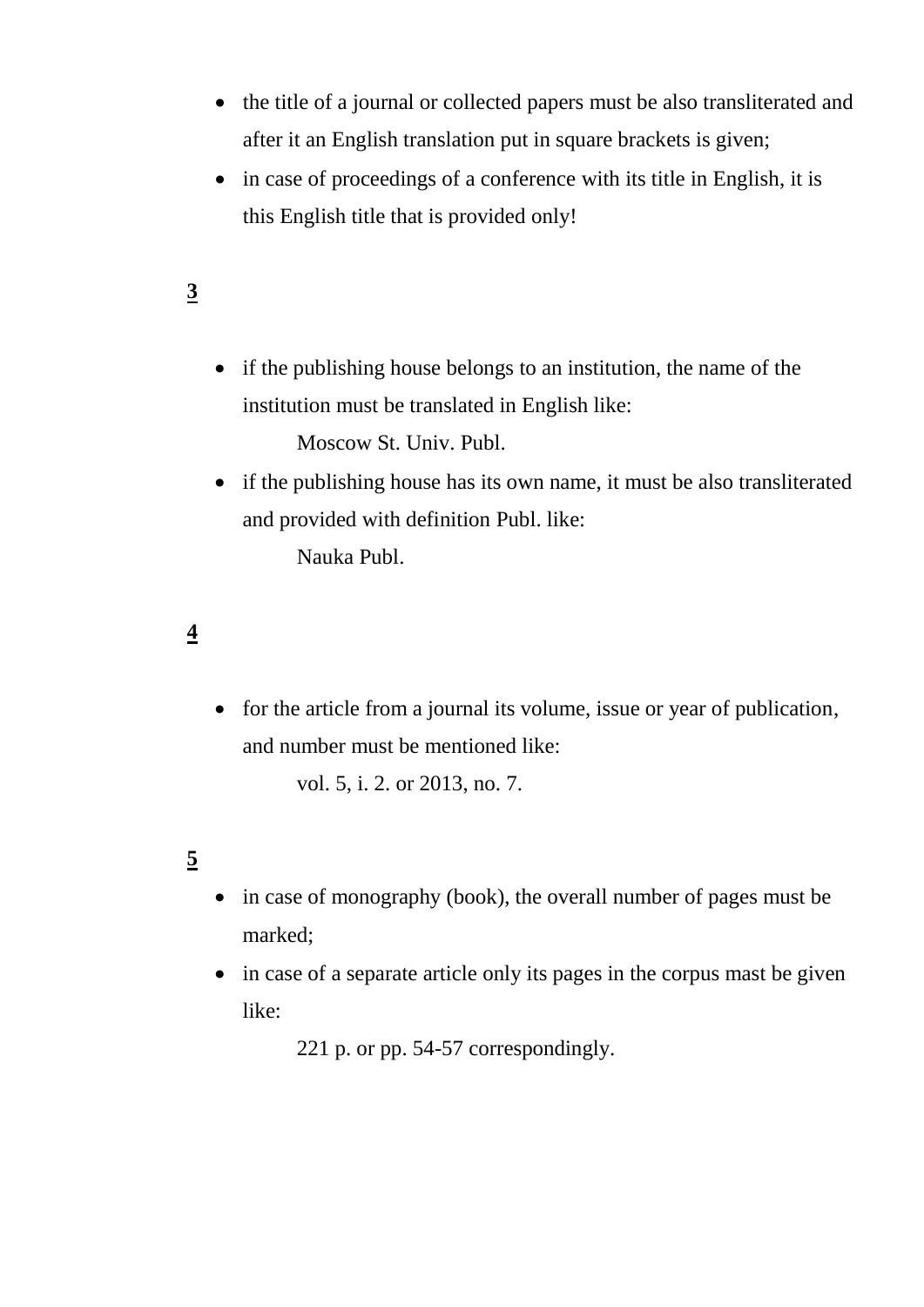#### **The samples for the references preparation**

*monography:*

Shotton, M. A. (1989). *Computer addiction? A study of computer dependency*. London, England: Taylor & Francis. 464 p. Karminskiy A.M., Peresetskiy A.A., Petrov A.E. (2005). *Reytingi v ekonomike: metodologiya i praktika* [Ratings in economics: Methods and practice]. Moscow, Finansy i statistika Publ., 240 p.

*reference to a translated publication:*

if the publication is in English, the authors' names must be provided in English spelling as well as the original English title of the publication must be marked in its original version but not in the back translation.

Stone G.C. (2008). *A Glossary of the Construction, Decoration and Use of Arms and Armor: in All Countries and in All Times*. Jack Brussel Pub., 1961. 694 p. (Russ. ed.: Stoun D. K. *Oruzhie i dospehi vseh vremjon i narodov*. Moscow, Astrel' Publ. 767 p.).

Timoshenko S.P., Young D.H., Weaver W. (1985). *Vibration problems in engineering*. 4 th ed. New York, Wiley, 1974. 521 p. (Russ. ed.: Timoshenko S.P., Iang D.Kh., Uiver U. *Kolebaniia v inzhenernom dele*. Moscow, Mashinostroenie Publ. 472 p.).

Brooking A., Jones P., Cox F. (1984). *Expert systems. Principles and case studies*. Chapman and Hall. 231 p. (Russ. ed.: Bruking A., Dzhons P., Koks F. *Ekspertnye sistemy. Printsipy raboty i primery*. Moscow, Radio i sviaz' Publ., 1987. 224 p.).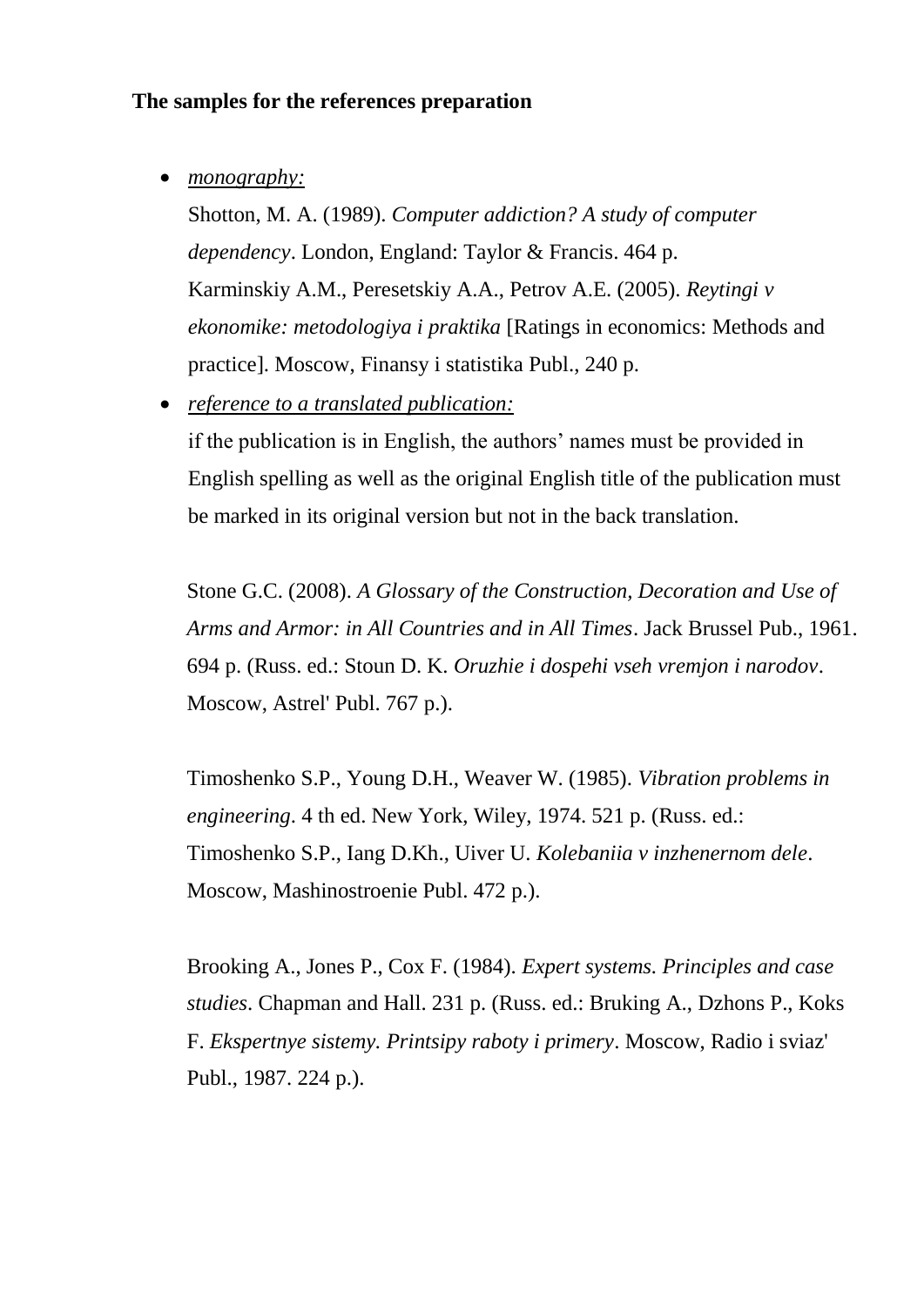# *Chapter in the collected papers edited by*:

Haybron, D. M. (2008). Philosophy and the science of subjective well-being. In M. Eid and R. J. Larsen (eds.), *The science of subjective well-being*, pp. 17-43. New York, NY: Guilford Press.

*Journal article:*

Kulikov, V. A., Sannikov, D. V., & Vavilov, V. P. (1998). Use of the acoustic method of free oscillations for diagnostics of reinforced concrete foundations of contact networks.

*Defektoskopiya,* (7), 40-49.

Kaplin, V. V., Uglov, S. R., Bulaev, O. F., Goncharov, V. J., Voronin, A. A., Piestrup, M. A. (2002). Tunable, monochromatic x rays using the internal beam of a betatron. *Applied Physics*

*Letters, 80*(18), 3427-3429.

Zagurenko A.G., Korotovskikh V.A., Kolesnikov A.A., Timonov A.V., Kardymon D.V. (2008). Tekhnikoekonomicheskaya optimizatsiya dizaina gidrorazryva plasta [Techno-economic optimization of the design of hydraulic fracturing]. *Neftyanoe khozyaistvo* [Oil Industry], (11), 54-57.

*conference proceedings*:

Usmanov T.S., Gusmanov A.A., Mullagalin I.Z., Muhametshina R.Ju., Chervyakova

A.N., Sveshnikov A.V. (2007). Osobennosti proektirovaniya razrabotki mestorozhdeniy s primeneniem gidrorazryva plasta [Features of the design of field development with the use of hydraulic fracturing]. *Trudy 6 Mezhdunarodnogo Simpoziuma "Novye resursosberegayushchie tekhnologii nedropol'zovaniya i povysheniya neftegazootdachi*" [Proc. 6th Int. Technol. Symp. "New energy saving subsoil technologies and the increasing of the oil and gas impact"]*.* Moscow, pp. 267-272.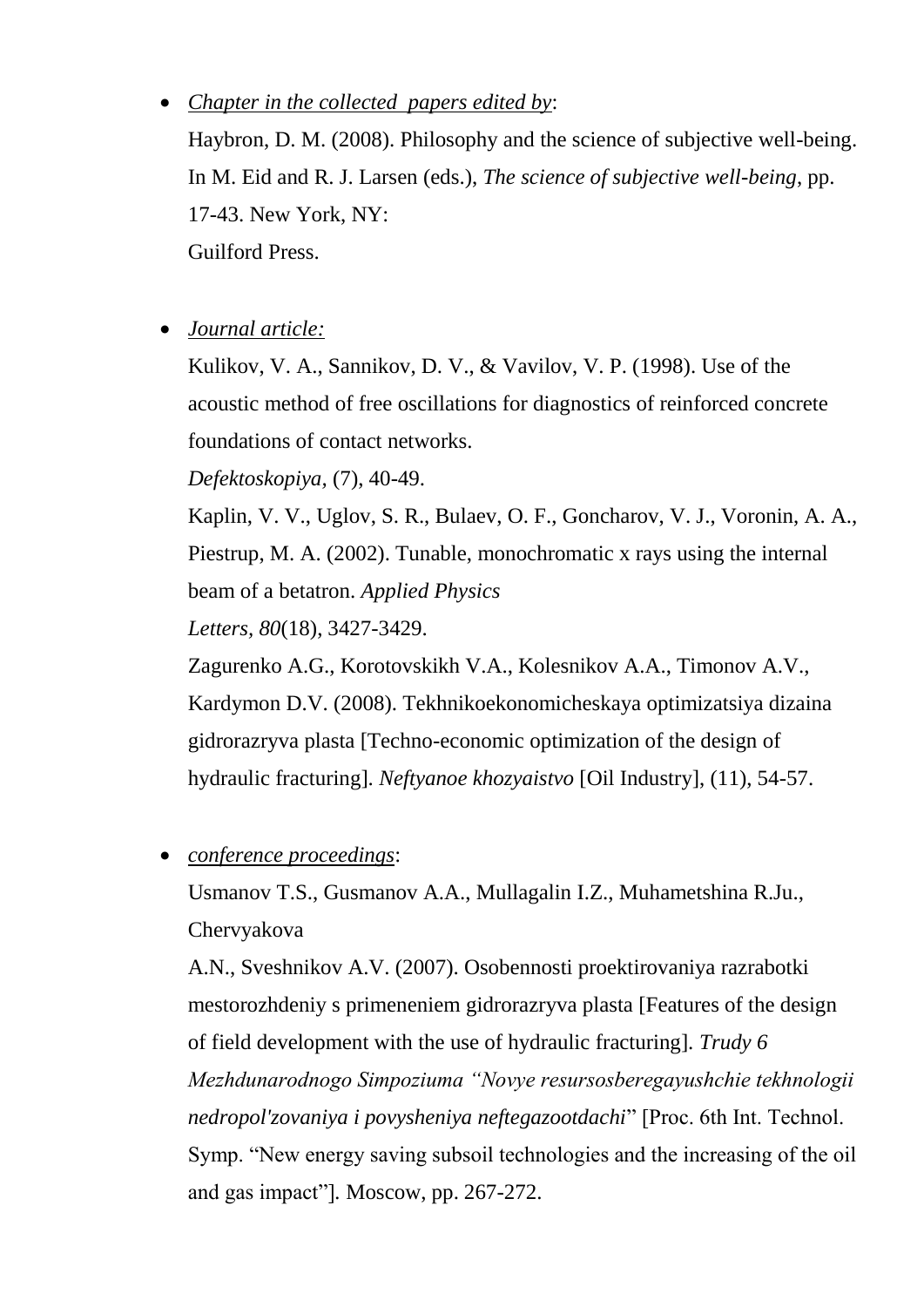# *on-line link reference*:

*APA Style*, Available at: http://www.apastyle.org/apa-style-help.aspx (accessed 5 February 2011).

*Rules for the Citing of Sources* [Pravila Tsitirovaniya Istochnikov]. Available at: http://www.scribd.com/doc/1034528/ (accessed 7 February 2011)

*reference to an article in an electronic journal:*

Kontorovich A.E., Korzhubaev A.G., Eder L.V. (2006)/ Prognoz global'nogo jenergosnabzhenija: metody, kolichestvennye ocenki i prakticheskie vyvody [Forecast of global energy supply: Techniques, quantitative assessments, and practical conclusions]. *Mineral'nye resursy Rossii. Ekonomika i upravlenie* [Mineral resources of Russia. Economics and Management], no. 5. Available at: http://www.vipstd.ru/gim/content/view/90/278. (accessed 22.05.2012).

- *reference to an article put on-line*: Kondrat'ev V.B. *Global'naya farmatsevticheskaya promyshlennost'* [The global pharmaceutical industry]. Available at: http://perspektivy.info/rus/ekob/globalnaja\_farmacevticheskaja\_promyshle nnost\_2011-07-18.html. (accessed 23.06.2013).
- *references to the figures put legally on-line should be made as footnotes like:*

…as a sword the weapon is described on the site of the Metropolitan museum $^{23}$ .

<sup>23</sup> <https://www.metmuseum.org/art/collection/search/449855>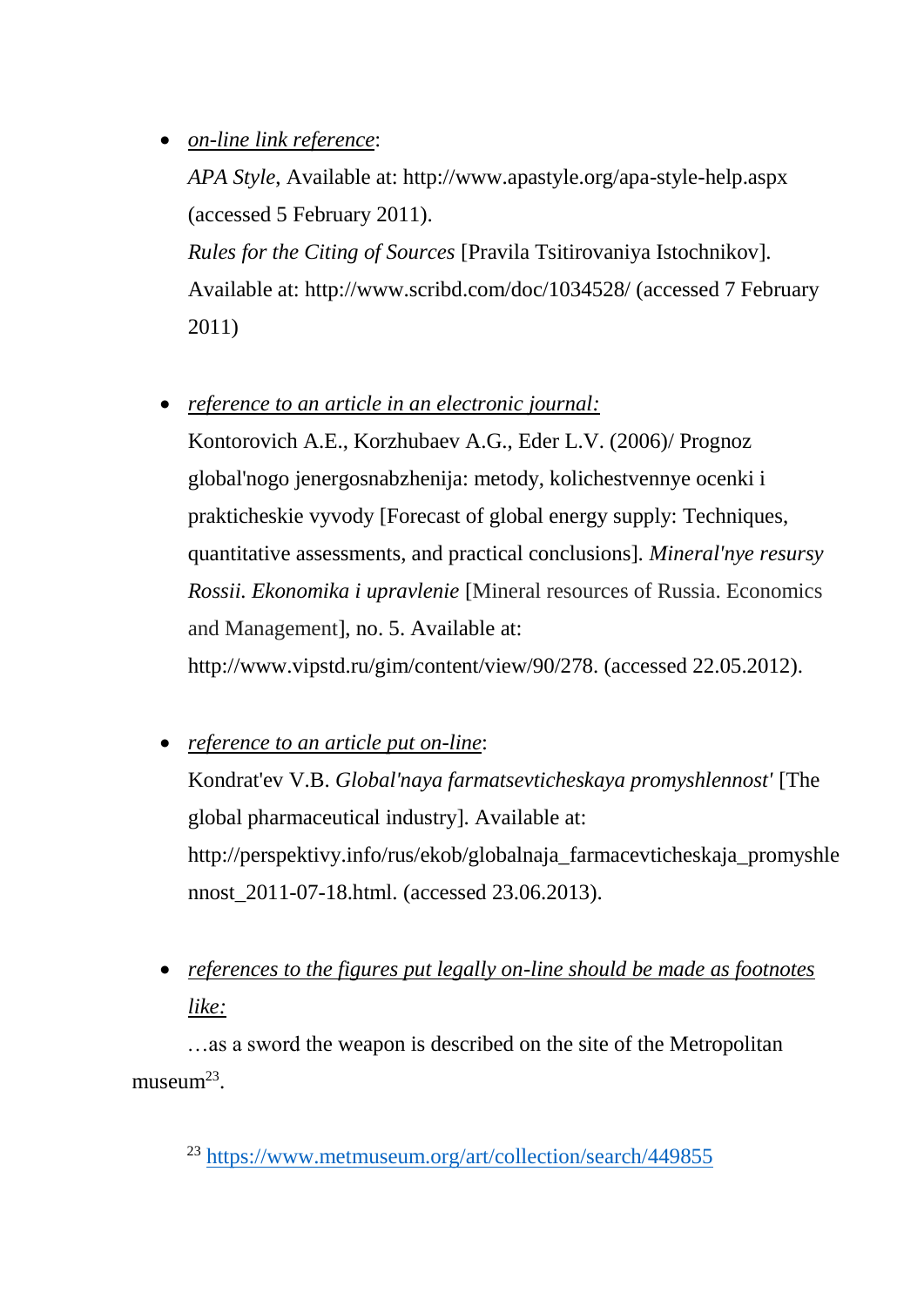## *thesis reference:*

Semenov V.I. (2003)*. Matematicheskoe modelirovanie plazmy v sisteme kompaktnyi tor* . Diss. dokt. fiz.-mat. nauk [Mathematical modeling of the plasma in the compact torus. Dr. phys. and math. sci. diss.]. Moscow. 272 p.

Grigor'ev Iu.A. (1996). *Razrabotka nauchnykh osnov proektirovaniia arkhitektury raspredelennykh sistem obrabotki dannykh . Diss. dokt . tekhn. nauk* [Development of scientific bases of architectural design of distributed data processing systems. Dr. eng. sci. diss.]. Moscow, Bauman MSTU Publ. 243 p.

Atmanova Ju.G. (2013). *Portret v mogol'skoi miniatjurnoj zhivopisi XVI-XIX vekov (ikonografija, tipologija, semantika).* Diss. kand. iskusstvovedenija [Portrait in Mogul miniature painting of the 16th-19th centuries (iconography, typology, semantics). Thesis for the Candidate's Degree in Art history]. Moscow.

*reference to the synopsis of a thesis*:

Galerkina O.I. (1951). *Material'naja kul'tura Srednej Azii i Horasana HV-HVI vv. po dannym miniatjur leningradskih sobranij*. Avtoreferat diss. kand. istoricheskih nauk [Material culture of Central Asia and Khorasan XV-XVI centuries according to the miniatures of the Leningrad meetings. Abstract of thesis for the Candidate's Degree in historical sciences]. Leningrad.

 *references to anonymous papers:*  Russian Pharmaceutical Market. Results of 2010. The Analytical Review. DSM Group, 2011. 74 p. (In Russ.). Acts collected by the Caucasian Archeographic Commission (1884). Tiflis. Vol. IX. (In Russ.).